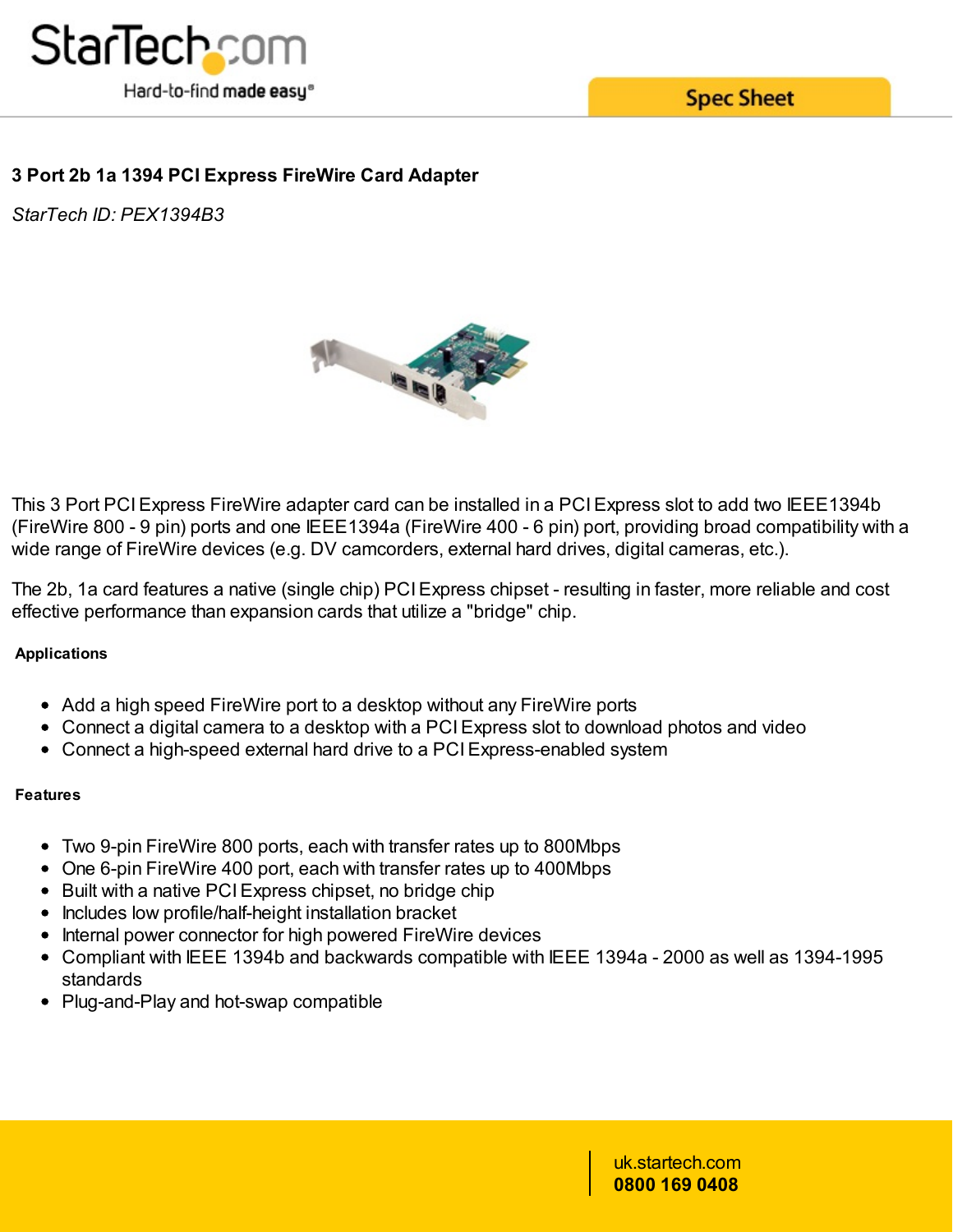

Hard-to-find made easy®

#### **Technical Specifications**

| Warranty                                         | Lifetime                                                                                                                                                                    |
|--------------------------------------------------|-----------------------------------------------------------------------------------------------------------------------------------------------------------------------------|
| Ports                                            | 3                                                                                                                                                                           |
| Interface                                        | FireWire 800 (1394b)                                                                                                                                                        |
| <b>Bus Type</b>                                  | <b>PCI</b> Express                                                                                                                                                          |
| Card Type                                        | Standard Profile (LP bracket incl.)                                                                                                                                         |
| <b>Industry Standards</b>                        | IEEE-1394/1394A/1394B<br><b>OHCI</b><br><b>PCI2.2</b>                                                                                                                       |
| Chipset ID                                       | LSI/Agere - FW643                                                                                                                                                           |
| Connector Type(s)                                | 1 - PCI Express x1 Male                                                                                                                                                     |
| <b>Internal Ports</b>                            | 1 - SP4 (4 pin; Small Drive Power) Male                                                                                                                                     |
| <b>External Ports</b>                            | 1 - Firewire 400 (6 pin; IEEE 1394a) Female                                                                                                                                 |
| <b>External Ports</b>                            | 2 - Firewire 800 (9 pin; IEEE 1394b) Female                                                                                                                                 |
| Maximum Data<br><b>Transfer Rate</b>             | 800 Mbps                                                                                                                                                                    |
| <b>OS Compatibility</b>                          | Windows 98SE/ ME/ 2000/ XP (32/64-bit)/ Server 2003(32/64-bit)/ Server 2008 R2/ Vista<br>(32/64-bit)/ 7 (32/64-bit)/ 8 (32/64-bit)<br>Mac OS X (tested up to 10.8)<br>Linux |
| <b>Product Length</b>                            | $90 \text{ mm}$ [3.5 in]                                                                                                                                                    |
| <b>Product Width</b>                             | 18 mm [0.7 in]                                                                                                                                                              |
| <b>Product Height</b>                            | 120 mm [4.7 in]                                                                                                                                                             |
| <b>Product Weight</b>                            | 50 g [1.8 oz]                                                                                                                                                               |
| Operating<br>Temperature                         | 0°C to 70°C (32°F to 158°C)                                                                                                                                                 |
|                                                  | Storage Temperature -20 $^{\circ}$ C to 90 $^{\circ}$ C (-4 $^{\circ}$ F to 194 $^{\circ}$ C)                                                                               |
| <b>Humidity</b>                                  | 0~90% RH                                                                                                                                                                    |
| System and Cable Unused PCI slot<br>Requirements |                                                                                                                                                                             |
| <b>Note</b>                                      | The software included with this product supports a "typical" driver install only. Custom driver<br>setup requires software purchase from a 3rd party                        |
| Shipping (Package)<br>Weight                     | $0.2$ kg $[0.5$ lb]                                                                                                                                                         |
|                                                  | Included in Package 1 - PCI Express FireWire Card                                                                                                                           |
| Included in Package 1 - FireWire cable           |                                                                                                                                                                             |
|                                                  | Included in Package 1 - Low Profile Bracket                                                                                                                                 |
|                                                  |                                                                                                                                                                             |

### uk.startech.com **0800 169 0408**